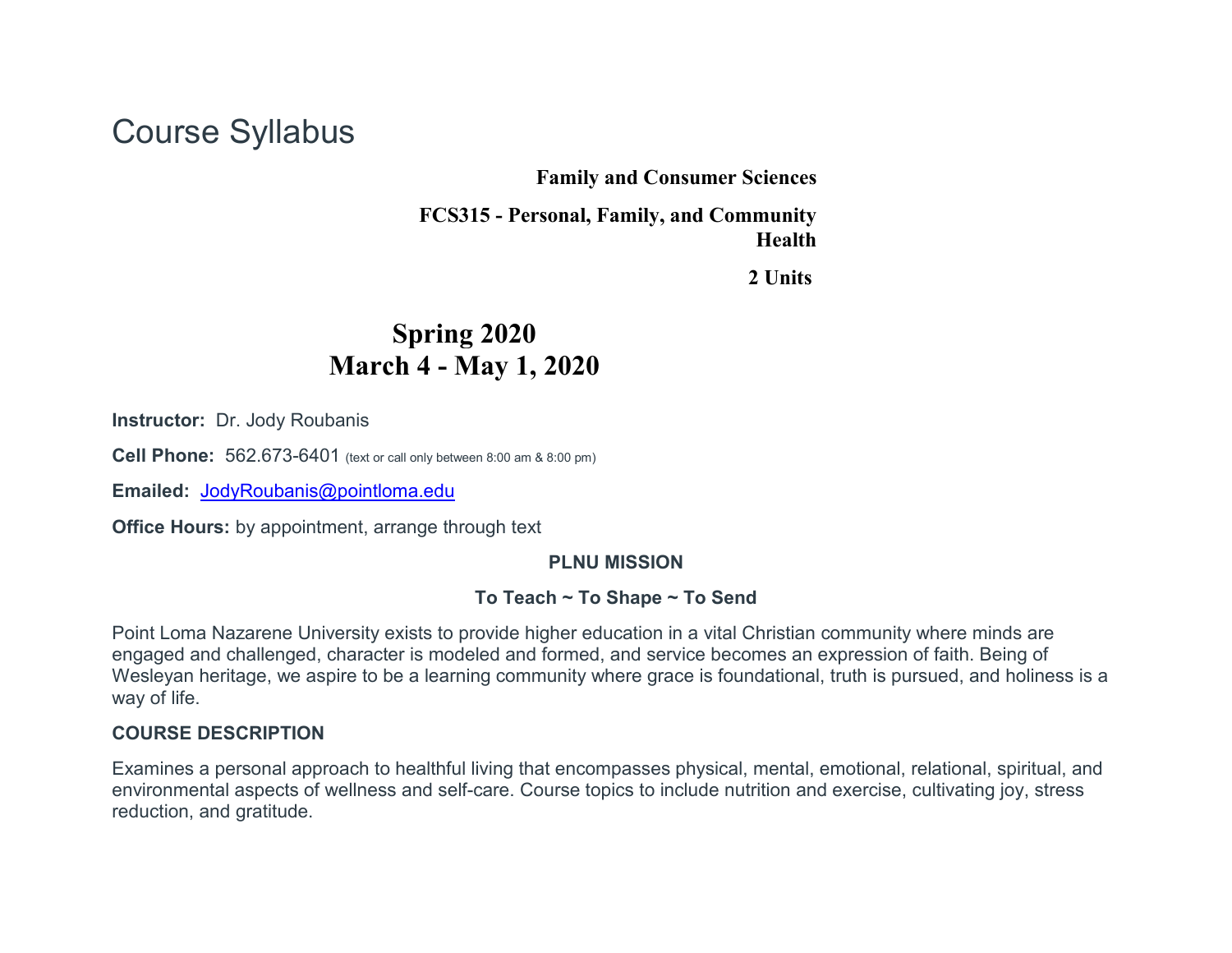## **GENERAL EDUCATION**

This course is one of the components of the General Education Program at Point Loma Nazarene University, under the category of "Exploring an Interdependent World: Physical Fitness and Nutrition." By including this course in a common educational experience for undergraduates, the faculty supports an introduction to the natural and social sciences as tools for exploring the world, with emphasis on collecting and interpreting empirical data for both theoretical and practical purposes.

## **STUDENT LEARNING OUTCOMES**

- 1. Analyze the interdependence of mental, emotional, spiritual, relational, environmental, and physical aspects of an individual that impact their wellness.
- 2. Evaluate resources and practices that contribute to enhanced relationships, improved fitness, balanced emotions, meaningful spiritual, mental growth, and environmental responsibility.
- 3. Apply health concepts in order to change or improve a health-related behavior.

# **DEPARTMENT STUDENT LEARNING OUTCOMES**

- 1. Students will demonstrate an understanding of the multiple factors that influence the development and quality of life of individuals, families, and communities throughout the lifespan.
- 2. Students will identify appropriate resources to use in application for problem solving.
- 3. Students will examine the value of societal diversity and ethical treatment of others as a result of their Christian faith.

# **COURSE STUDENT LEARNING OUTCOMES**

- 1. Analyze the interdependence of mental, emotional, spiritual, relational, environmental and physical aspects of an individual that impact their wellness.
- 2. Identify behaviors that reduce risk, prevent and control disease, protect against abuse and danger, and decrease harmful stress.
- 3. Evaluate resources and practices that contribute to enhanced relationships, improved fitness, balanced emotions, meaningful spirituality, mental growth, and environmental responsibility.
- 4. Apply health concepts in order to change or improve a health-related behavior.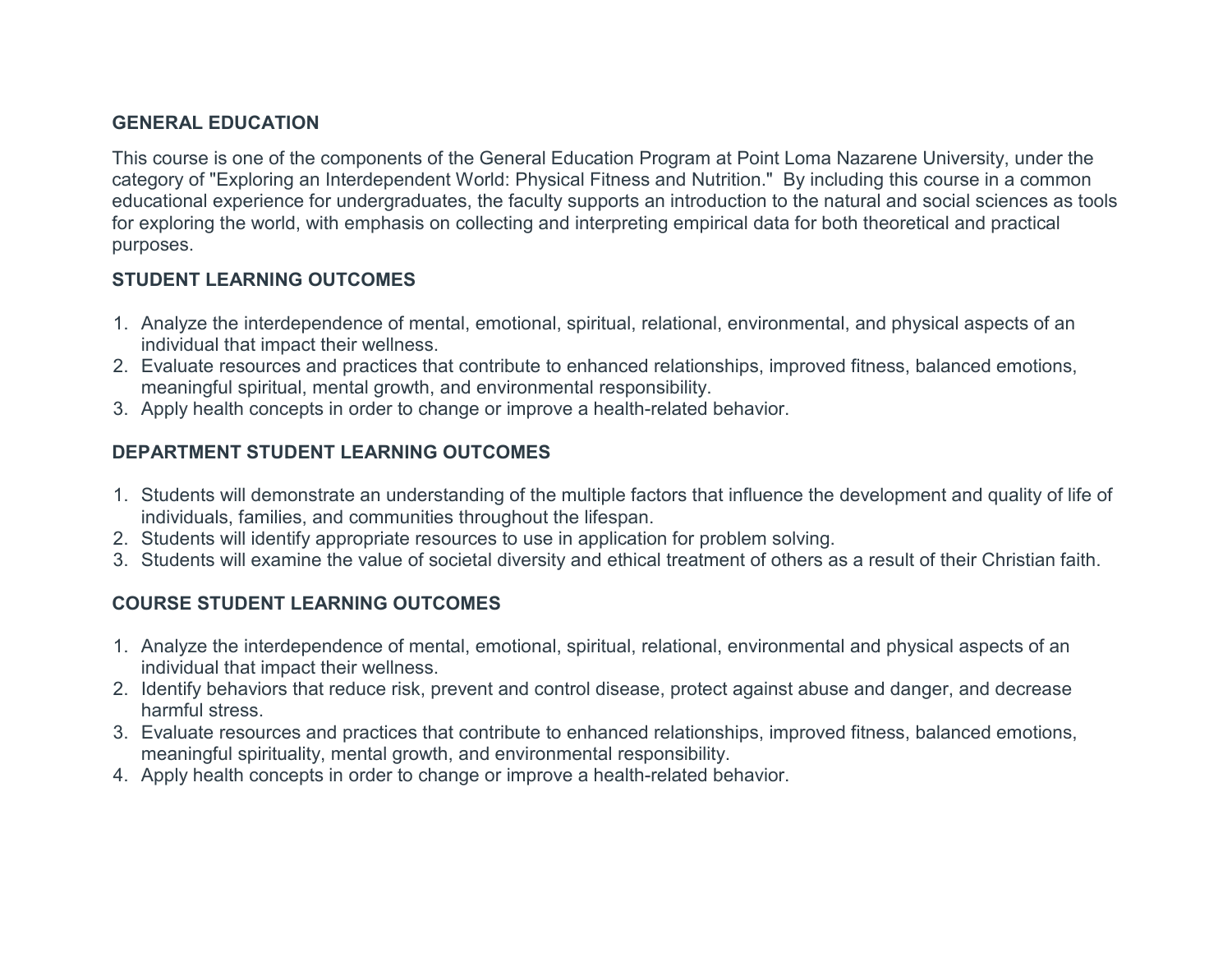#### **ACADEMY OF NUTRITION AND DIETETIC'S FOUNDATION KNOWLEDGE AND SKILLS FOR ENTRY-LEVEL DIDACTIC PROGRAM IN DIETETICS (DPD):**

- 1. Interpersonal communication skills. (1d)
- 2. Role of food in promotion of health lifestyle. (5l)
- 3. Health promotion and disease prevention theories and guidelines. (6g)

# **CREDIT HOUR INFORMATION**

In the interest of providing sufficient time to accomplish the stated Course Learning Outcomes, this class meets the PLNU credit hour policy for a 2-unit class delivered over 7 weeks.

It is anticipated that students will spend a minimum of 45 participation hours per credit hour on their course work. The time expectations for this course are shown below:

| <b>Assignments</b>                      | <b>Total Hours</b> |
|-----------------------------------------|--------------------|
| Reading                                 | 20                 |
| <b>Group Discussions</b>                | 20                 |
| <b>Behavioral Change Project</b>        | 15                 |
| <b>Application Exercises</b>            | 15                 |
| Other assignments & learning activities | 10                 |
| Quizzes & Final Exam                    | 10                 |
| <b>TOTAL</b>                            | 90                 |

# **REQUIRED TEXT**

*Health & Wellness* by Gordon Edlin & Eric Golanty 12th Edition (the 11th, 12th & 13th editions are acceptable) Jones & Bartlett Learning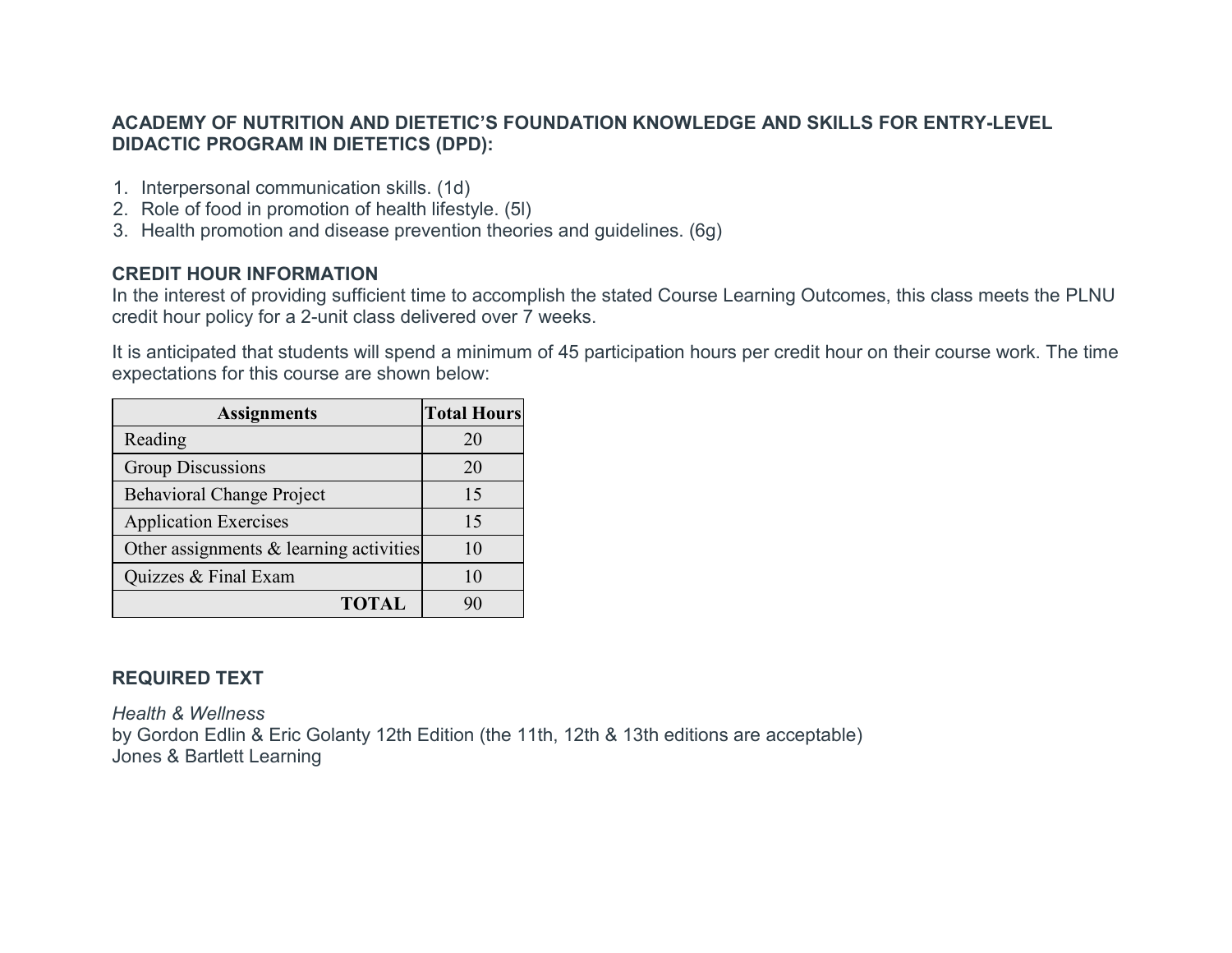Point Loma Nazarene University, as a non-profit educational institution, is entitled by law to use materials protected by the US Copyright Act for classroom education. Any use of those materials outside the class may violate the law. All supplemental materials posted on this course site (including articles, book excerpts, or other documents) are provided for your personal academic use. These materials may be protected by copyright law and should not be duplicated or distributed without permission of the copyright owner.

**Gratitude conferences:** Students are required to participate in one of the face-to-face live Gratitude conference for full course credit. The conferences will occur on Monday February 24 and Tuesday February 25, 2020 and will be held in the Evans conference room. Be sure to identify your time and resource by February 18! An e-mail will be sent by January 27 for students to sign-up for one of the following time slots with a maximum of 10 students in each group:

February 24, 2020

- $\bullet$  6:00 6:55 PM
- $\bullet$  7:00 7:55 PM

February 25, 2020

 $\bullet$  7:30 - 8:25 AM

#### **ASSESSMENT AND GRADING**

Grades will be posted in the Canvas gradebook no later than midnight on Tuesday of each week beginning in Week Two of this course. It is important to read the feedback provided in the gradebook as these comments are intended to help you improve your work. Final grades will be posted within ten days of the end of the class. Multiple measures of evaluation are used in the course allowing students opportunities to demonstrate their learning in more than one way, and giving consideration to individual learning styles. Course components that will be evaluated include the following:

#### **Graded Course Components**

1. **Assignments** are located in each week throughout the course. These assignments will be fundamental to the learning process and are meant to impact your thinking about your own holistic health. **Assignments represent 20% of the overall course grade.**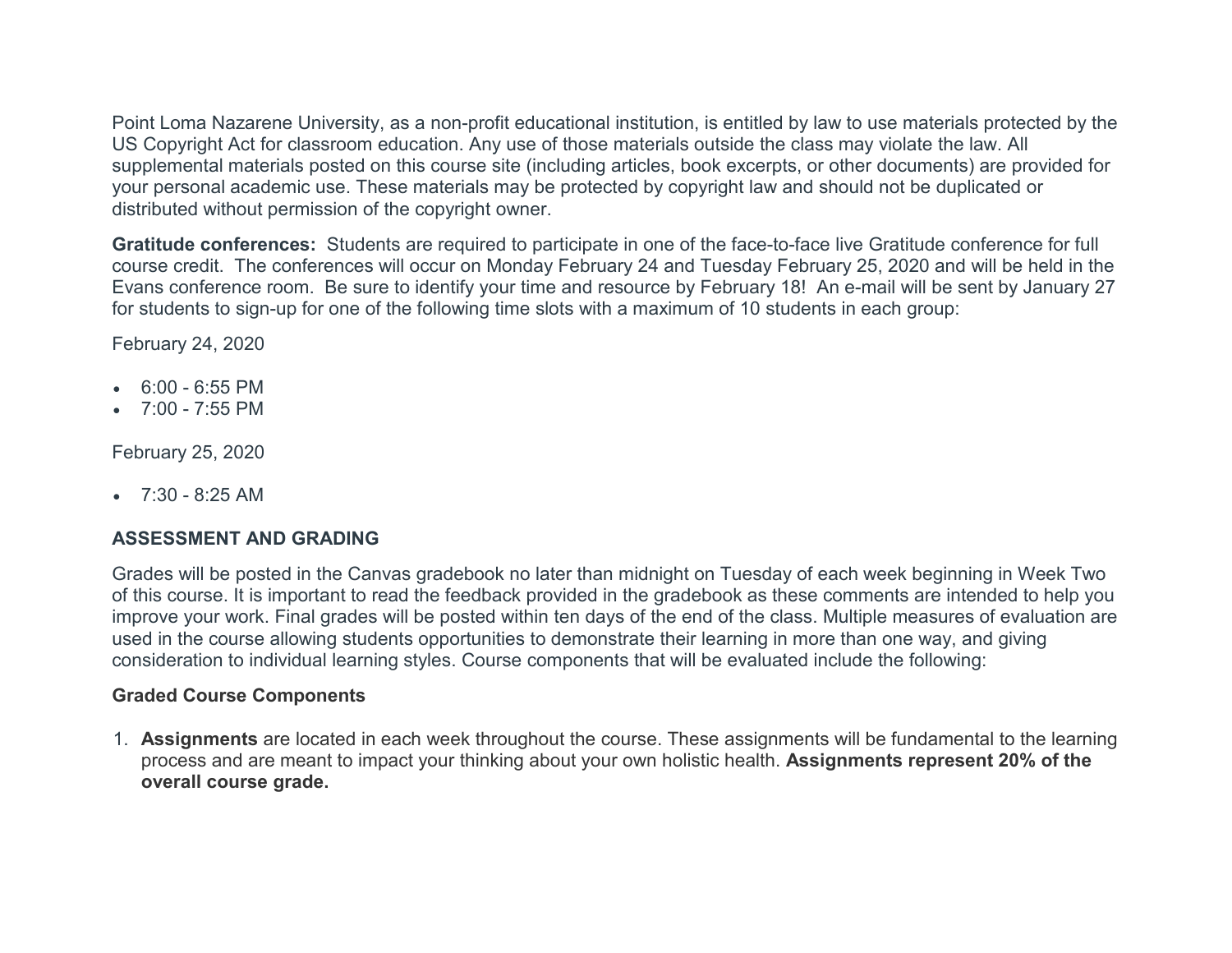- 2. **Application Exercises** are created throughout the course. These exercises are used to measure understanding and to provide you with opportunity to apply and practice skills for improving health. **The Application Exercises represent 20% of the overall course grade.**
- 3. **Online Discussions** Participation in discussion board forums is intended to promote collaboration between participants as new approaches to holistic health are considered. These online conversations will be based primarily on related assigned readings or content in the course. As a guideline, plan to contribute at least two substantive posts per day during active discussions. A substantive post contains material related to the topic, and/or extends learning in a meaningful way. It is expected that you read all posts in each discussion board group forum. **Discussions represent 30% of the overall course grade.**
- 4. **Chapter Quizzes** are created throughout the course and are used to ascertain your understanding of the required reading. **Chapter Quizzes represent 10% of your overall course grade.**
- 5. **Final Application Exercise** occurs at the end of the course as a summative assessment to determine your learning has been complete and you have met the course learning outcomes. The **Final Application Exercise represent 20% of our overall course grade.**

| <b>Standard Grade Scale Based on Percentage of Points Earned</b> |               |               |               |            |
|------------------------------------------------------------------|---------------|---------------|---------------|------------|
|                                                                  | К             | T N           |               |            |
| $A$ 93-100                                                       | $B+87-89$     | $C+77-79$     | $D+67-69$     | $F \le 59$ |
| $A - 90 - 92$                                                    | B 83-86       | $C$ 73-76     | D $63-66$     |            |
|                                                                  | $B - 80 - 82$ | $C - 70 - 72$ | $D - 60 - 62$ |            |

Your final grade is determined using the grading scale below:

#### **POLICIES AND PROCEDURES**

#### **ATTENDANCE**

Regular and punctual attendance is considered essential to optimum academic achievement. As a student in this course, you will have a minimum attendance requirement of three days each week. This means you will need to log into Canvas and post an assignment or response on at least three days in each week. Any day missed below this minimum requirement will count as an absence. Students may be dropped from the course if two such absences are recorded during the class and **will be** dropped if four such absences occur or if a student fails to attend class in any given week.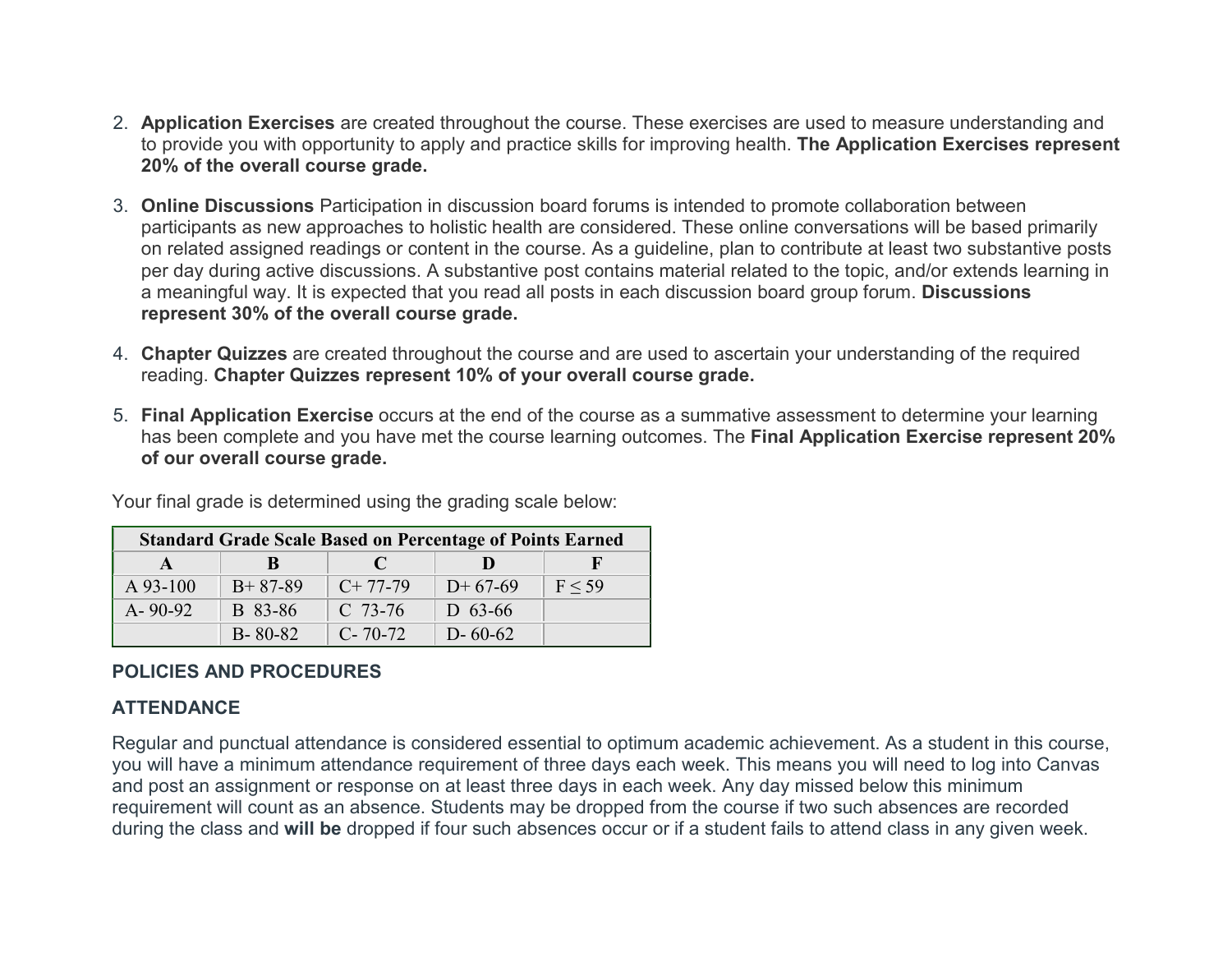## **INCOMPLETE AND LATE ASSIGNMENTS**

All assignments are to be submitted by the due dates posted. There will be a reduction of possible points for each day an assignment is late at the discretion of the instructor. If missing assignments result in your failure to meet learning outcomes, this instructor may give up to a letter grade reduction on the final grade in addition to the loss of points for missing work. No assignments will be accepted after midnight on Sunday night, the last day of class.

While there are due dates for weekly assignments, you are welcome to post your work earlier in the week. In our discussions, late work means that others may not have the opportunity to respond to your comments. It also means that you will not have the benefit of as much interaction with other students as you will have if your assignment is posted on time. If you know you will be away on the day your assignment is due, please post your work before you leave.

Assignments will be considered late if posted after midnight Pacific Standard Time on the day they are due.

# **ACADEMIC HONESTY**

Students should demonstrate academic honesty by doing original work and by giving appropriate credit to the ideas of others. As explained in the university catalog, academic dishonesty is the act of presenting information, ideas, and/or concepts as one's own when in reality they are the result of another person's creativity and effort. Violations of university academic honesty include cheating, plagiarism, falsification, aiding the academic dishonesty of others, or malicious misuse of university resources. An instructor who believes a situation involving academic dishonesty has been detected may assign a failing grade for a) that particular assignment or examination, and/or b) the course following the procedure in the university catalog. Students may appeal using the procedure in the university catalog. See [Academic PoliciesLinks](http://catalog.pointloma.edu/content.php?catoid=8&navoid=864) to an [external](http://catalog.pointloma.edu/content.php?catoid=8&navoid=864) site. for further information.

#### **ACADEMIC ACCOMMODATIONS**

While all students are expected to meet the minimum academic standards for completion of this course as established by the instructor, students with disabilities may request academic accommodations. At PLNU, students must request academic accommodations by filing documentation with the [Disability Resource CenterLinks](http://www.pointloma.edu/experience/offices/administrative-offices/academic-advising-office/disability-resource-center) to an external site. (DRC) located in the Bond Academic Center. Once the student files documentation, the Disability Resource Center will contact the student's instructors and provide written recommendations for reasonable and appropriate accommodations to meet the individual needs of the student.

#### **SPIRITUAL CARE**

PLNU strives to be a place where you grow as a whole person. To this end, we provide resources for our students to encounter God and grow in their Christian faith. You'll find faith integration activities throughout this course. In addition, there are resources for your Christian faith journey available on the [Spiritual Development](http://www.pointloma.edu/experience/faith) Links to an external site.web page.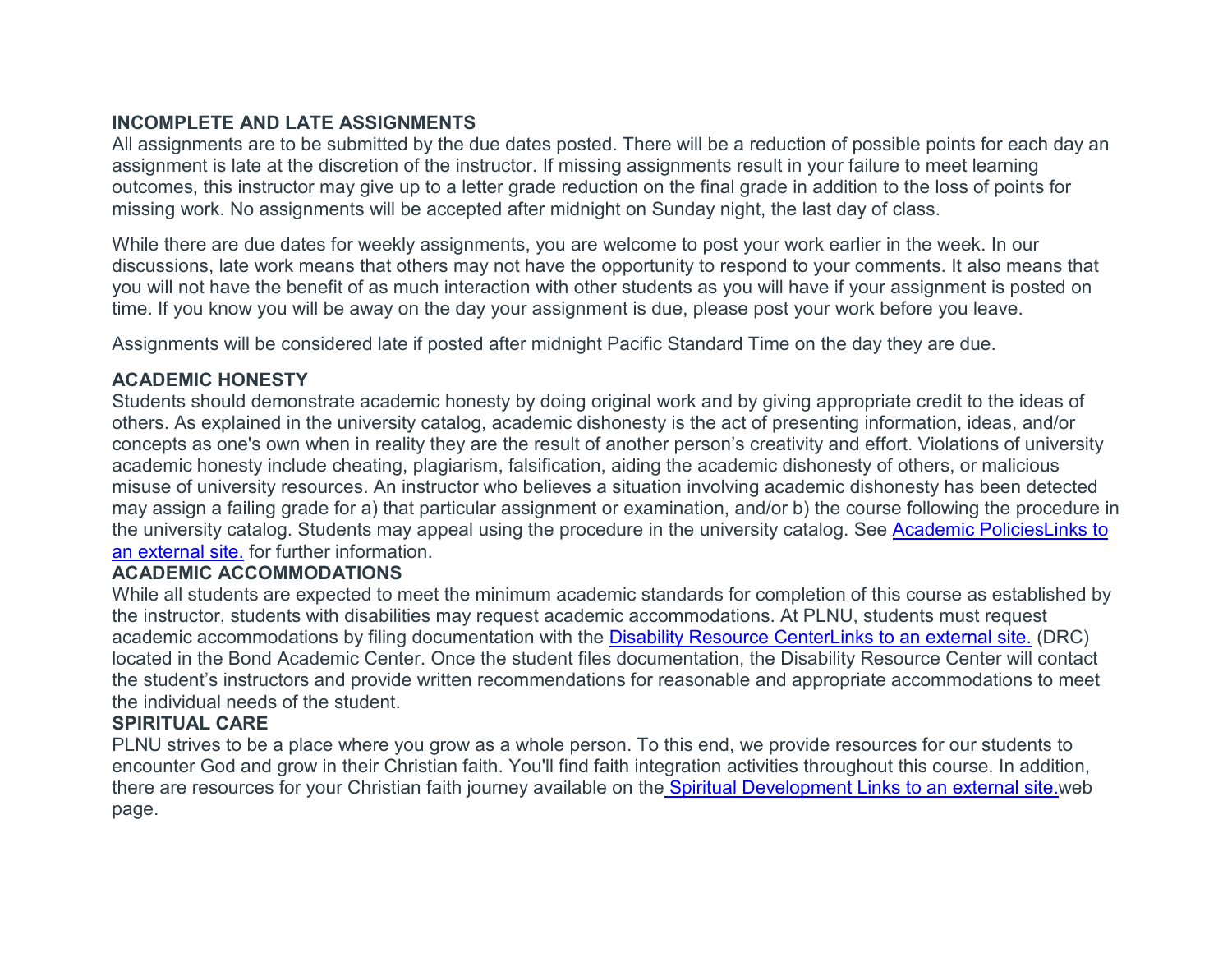#### **USE OF TECHNOLOGY**

In order to be successful in the online environment, you'll need to meet the minimum technology and system r[e](https://canvas.pointloma.edu/courses/47996/pages/technology-and-system-requirements)quirements; please refer to the [Technology and System Requirements](https://canvas.pointloma.edu/courses/47996/pages/technology-and-system-requirements) information.

*Note: Problems with technology do not relieve you of the responsibility of participating, turning in your assignments, or completing your class work.*

#### **ASSIGNMENTS**

| <b>COURSE SIGNATURE ASSIGNMENTS</b>                                                                                                                                                                    |                          |                                                                                                                                                                                                                                                                               |  |
|--------------------------------------------------------------------------------------------------------------------------------------------------------------------------------------------------------|--------------------------|-------------------------------------------------------------------------------------------------------------------------------------------------------------------------------------------------------------------------------------------------------------------------------|--|
| <b>FCS Department</b><br><b>Student Learning Outcomes</b>                                                                                                                                              | <b>Proficiency Level</b> | <b>Course Signature Assignments</b>                                                                                                                                                                                                                                           |  |
| 1. Students will demonstrate an understanding of<br>the multiple factors that influence the<br>development and quality of life of individuals,<br>families and communities throughout the<br>lifespan. | Introduce                | <b>Application Exercises</b><br>This assignment is intended to be the<br>synthesis of information gained from the<br>text and class which is applied not only<br>to each student's life but also to their<br>involvement with their communities and<br>within their families. |  |
| 2. Students will identify appropriate resources to<br>use in application for problem solving.                                                                                                          | Introduce                | <b>Behavior Change Project</b><br>This assignment is designed to give<br>students an opportunity to identify a<br>desired personal behavioral change,<br>develop a plan, access resources,<br>implement the plan, log the progress and<br>reflect on the process of change.   |  |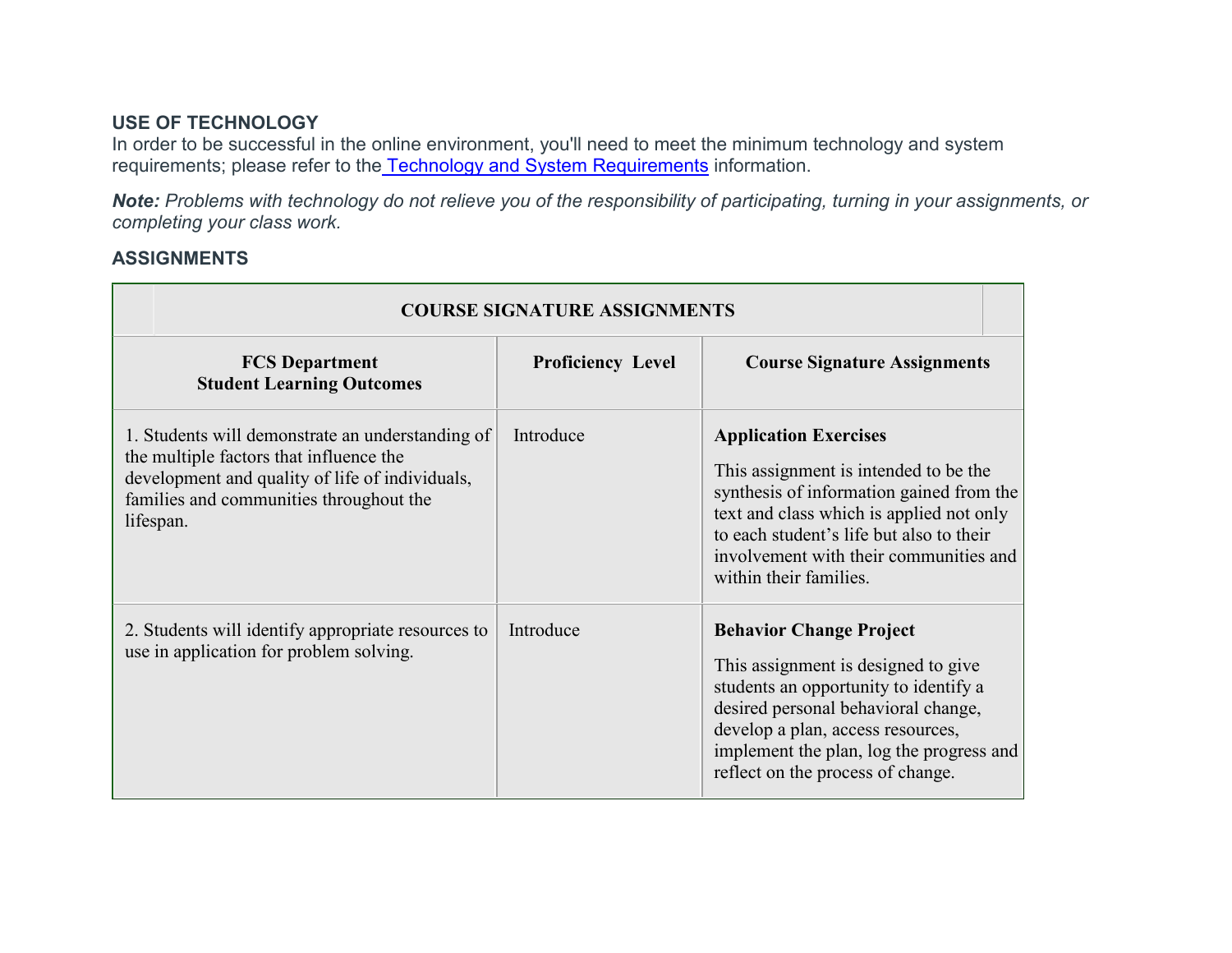| 3. Students will examine the value of societal<br>diversity and ethical treatment of others as a<br>result of their Christian faith. | Develop | <b>Discussion Forums</b><br>These forums are intended to help<br>students wrestle with a wide variety of<br>issues and demonstrate how faith<br>informs their opinions and decision-<br>making process. |
|--------------------------------------------------------------------------------------------------------------------------------------|---------|---------------------------------------------------------------------------------------------------------------------------------------------------------------------------------------------------------|
|--------------------------------------------------------------------------------------------------------------------------------------|---------|---------------------------------------------------------------------------------------------------------------------------------------------------------------------------------------------------------|

# Course Summary:

| Date            | <b>Details</b> |                                                          |
|-----------------|----------------|----------------------------------------------------------|
|                 | Assignment     | <b>Course Orientation</b>                                |
|                 | Assignment     | <b>Introduce Yourself</b>                                |
|                 | Assignment     | <b>Preparation for Final Exam</b>                        |
| Wed Mar 4, 2020 | Assignment     | Self-care                                                |
|                 | Assignment     | <b>Chapter 1 - Application Exercise: Sleeping Better</b> |
|                 | Assignment     | Faith: Joy & Happiness Assessment                        |
|                 | Assignment     | Health & Wellness Assessment                             |
| Thu Mar 5, 2020 | Assignment     | <b>Forgiveness</b>                                       |
|                 | Assignment     | Quiz: Chapters 1 & 2                                     |
|                 |                |                                                          |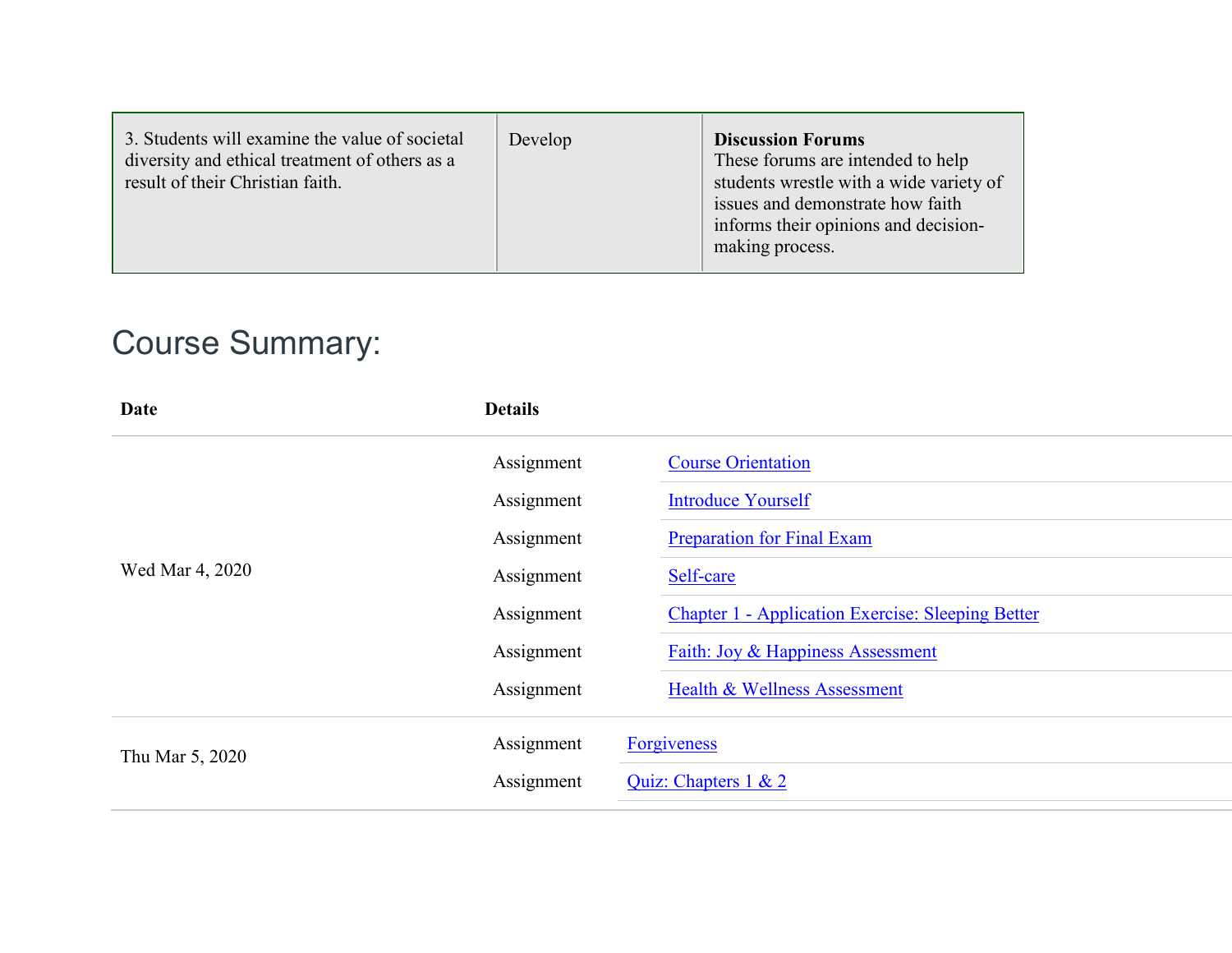| <b>Date</b>      | <b>Details</b> |                                                                       |  |
|------------------|----------------|-----------------------------------------------------------------------|--|
|                  | Assignment     | Chapter 2 - Application Exercise: Mind-Body Communications Meditation |  |
|                  | Assignment     | <b>Chapter 3 - Behaviors that Reduce Stress</b>                       |  |
| Fri Mar 6, 2020  | Assignment     | How to Make Stress Your Friend                                        |  |
|                  | Assignment     | 3-Day Food Log First step                                             |  |
| Sat Mar 7, 2020  | Assignment     | Quiz: Chapters 3 & 4                                                  |  |
|                  | Assignment     | Attitude, Self-Concept, and Mental Health                             |  |
| Tue Mar 17, 2020 | Assignment     | <b>Healthiest Plate Contest</b>                                       |  |
|                  | Assignment     | 3-Day Food Logturn in                                                 |  |
|                  | Assignment     | <b>Anonymous Body Image Survey</b>                                    |  |
|                  | Assignment     | <b>Incorporating Movement and Meditation</b>                          |  |
| Wed Mar 18, 2020 | Assignment     | Weight & Body Image                                                   |  |
|                  | Assignment     | <b>Chapter 6 - Application Exercise: Why Diets Don't Work</b>         |  |
|                  | Assignment     | Sleep Analysis Worksheet - Turn In                                    |  |
| Fri Mar 20, 2020 | Assignment     | Quiz: Chapters 5, 6 & 7                                               |  |
|                  | Assignment     | Behavior Change Project - Part 1                                      |  |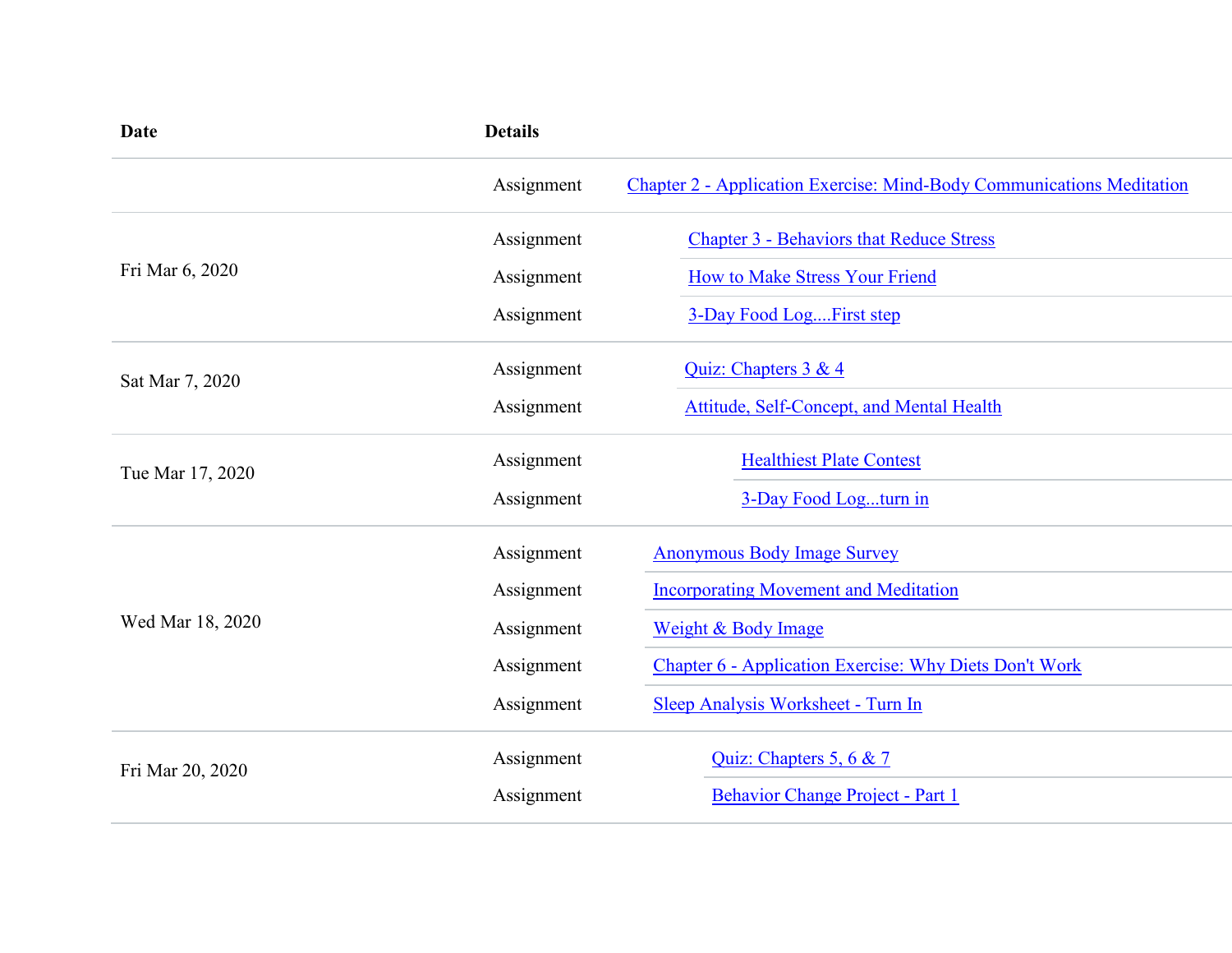| <b>Details</b> |                                                                    |  |
|----------------|--------------------------------------------------------------------|--|
| Assignment     | <b>Anonymous Sexual Values Survey</b>                              |  |
| Assignment     | Junk Food & Junk Sex                                               |  |
| Assignment     | <b>Sexual Objectification</b>                                      |  |
| Assignment     | Chapter 9 - Application Exercise: Say NO                           |  |
| Assignment     | <b>Childbirth Safety</b>                                           |  |
| Assignment     | Chapter 11 - Application Exercise: Protecting Against STI's & STDs |  |
| Assignment     | <b>Contraceptives Research</b>                                     |  |
| Assignment     | Quiz: Chapters 8 & 9                                               |  |
| Assignment     | Quiz: Chapters 10 & 11                                             |  |
| Assignment     | <b>Battling Bad Science</b>                                        |  |
| Assignment     | Chapter 12 - Application Exercise: The Immune System               |  |
| Assignment     | Debate on Mandatory Immunization                                   |  |
| Assignment     | <b>Ethical Issues</b>                                              |  |
| Assignment     | <b>Heart Disease</b>                                               |  |
|                |                                                                    |  |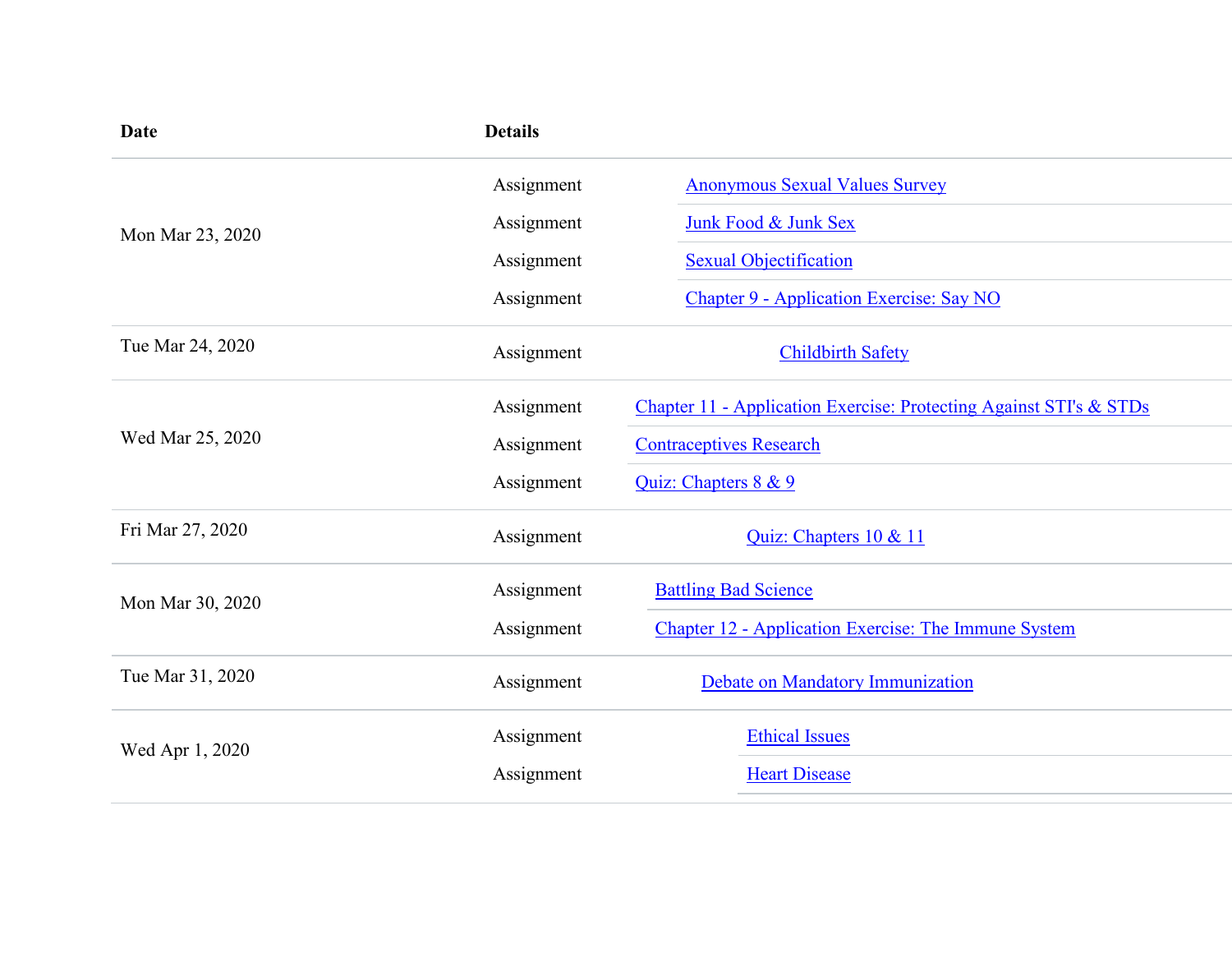| Date             | <b>Details</b> |                                                                  |
|------------------|----------------|------------------------------------------------------------------|
|                  | Assignment     | Quiz: Chapters 12 & 13                                           |
|                  | Assignment     | <b>Cancer Prevention</b>                                         |
| Thu Apr 2, 2020  | Assignment     | <b>Health Benefits of Journaling</b>                             |
|                  | Assignment     | Journal Submission - Week 1                                      |
| Fri Apr 3, 2020  | Assignment     | Quiz: Chapters 14 & 15                                           |
|                  | Assignment     | <b>Application Exercise: Family Health History</b>               |
| Mon Apr 6, 2020  | Assignment     | Drug Use & Abuse                                                 |
|                  | Assignment     | Chapter 16 - Application Exercise: Prescription Drug Abuse       |
| Wed Apr 8, 2020  | Assignment     | Anonymous Tobacco & Alcohol Survey                               |
|                  | Assignment     | Tobacco & Marijuana                                              |
| Thu Apr 9, 2020  | Assignment     | Journal Submission - Week 2                                      |
| Fri Apr 10, 2020 | Assignment     | Quiz: Chapters 16, 17 & 18                                       |
| Mon Apr 13, 2020 | Assignment     | <b>Healthcare Choices</b>                                        |
|                  | Assignment     | <b>Chapter 19 - Application Exercise: Online Health Research</b> |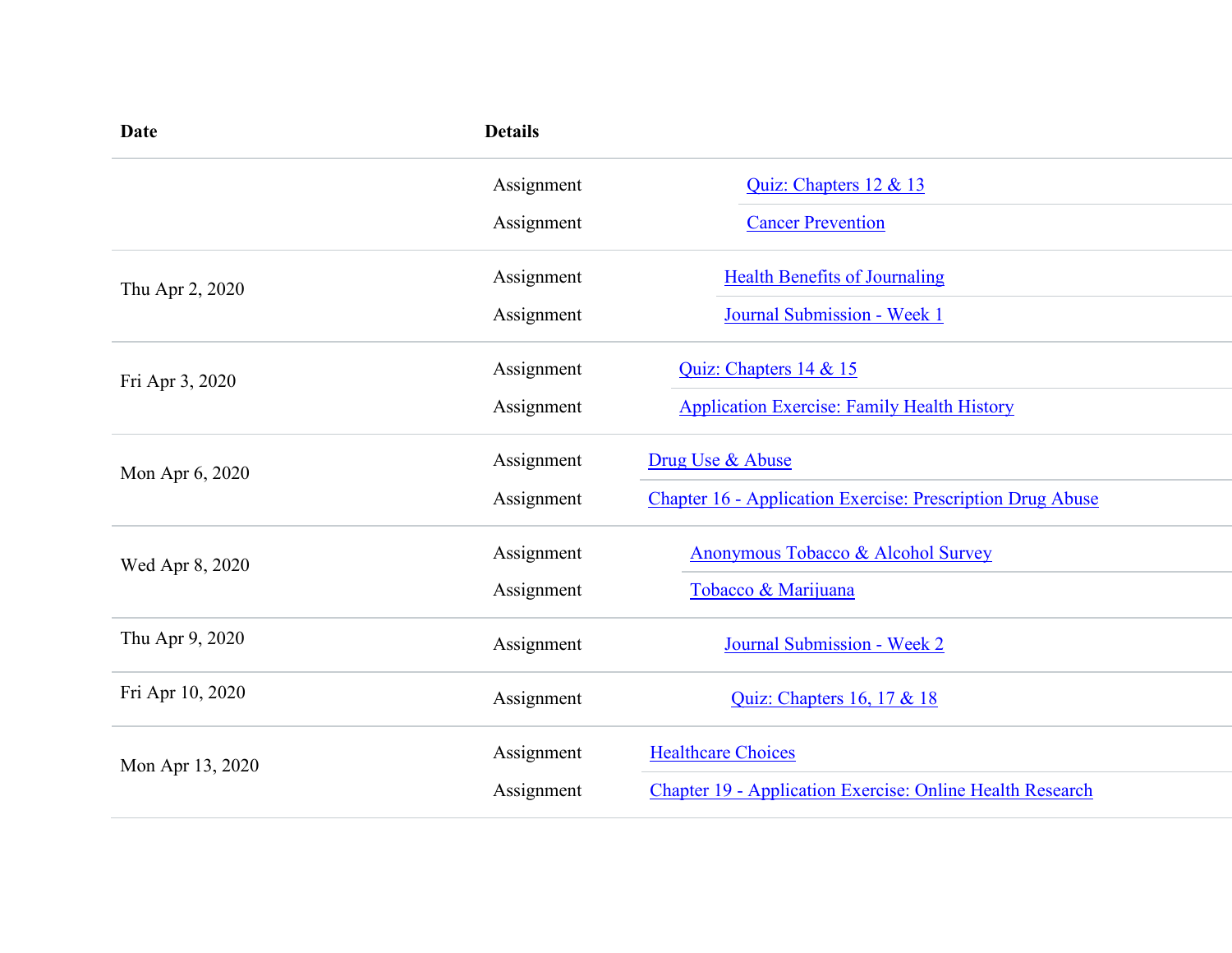| Date             | <b>Details</b> |                                                                         |
|------------------|----------------|-------------------------------------------------------------------------|
|                  | Assignment     | <b>Accidents &amp; Injuries</b>                                         |
|                  | Assignment     | <b>Chapter 21 - Application Exercise: Risk Assessment</b>               |
|                  | Assignment     | End-of-Life Issues                                                      |
| Wed Apr 15, 2020 | Assignment     | Medicine Research - OTC Drugs vs Natural Alternatives                   |
|                  | Assignment     | Quiz: Chapters 19 & 20                                                  |
|                  | Assignment     | Chapter 22 - Application Exercise: How to Live to be 100                |
|                  | Assignment     | Journal Submission - Week 3                                             |
| Thu Apr 16, 2020 | Assignment     | Quiz: Chapters 21 & 22                                                  |
|                  | Assignment     | Behavioral Change Project - Part 2                                      |
| Mon Apr 20, 2020 | Assignment     | Gratitude Conference (face-to-face)                                     |
|                  | Assignment     | <b>Chapter 23 - Application Exercise: Protection Against Violence</b>   |
| Tue Apr 21, 2020 | Assignment     | <b>Chapter 24 - Application Exercise: Environmentally Conscientious</b> |
|                  | Assignment     | <b>Violence in Our Society</b>                                          |
|                  | Assignment     | Journal Submission - Week 4                                             |
| Wed Apr 22, 2020 | Assignment     | <b>Healthy Environment</b>                                              |